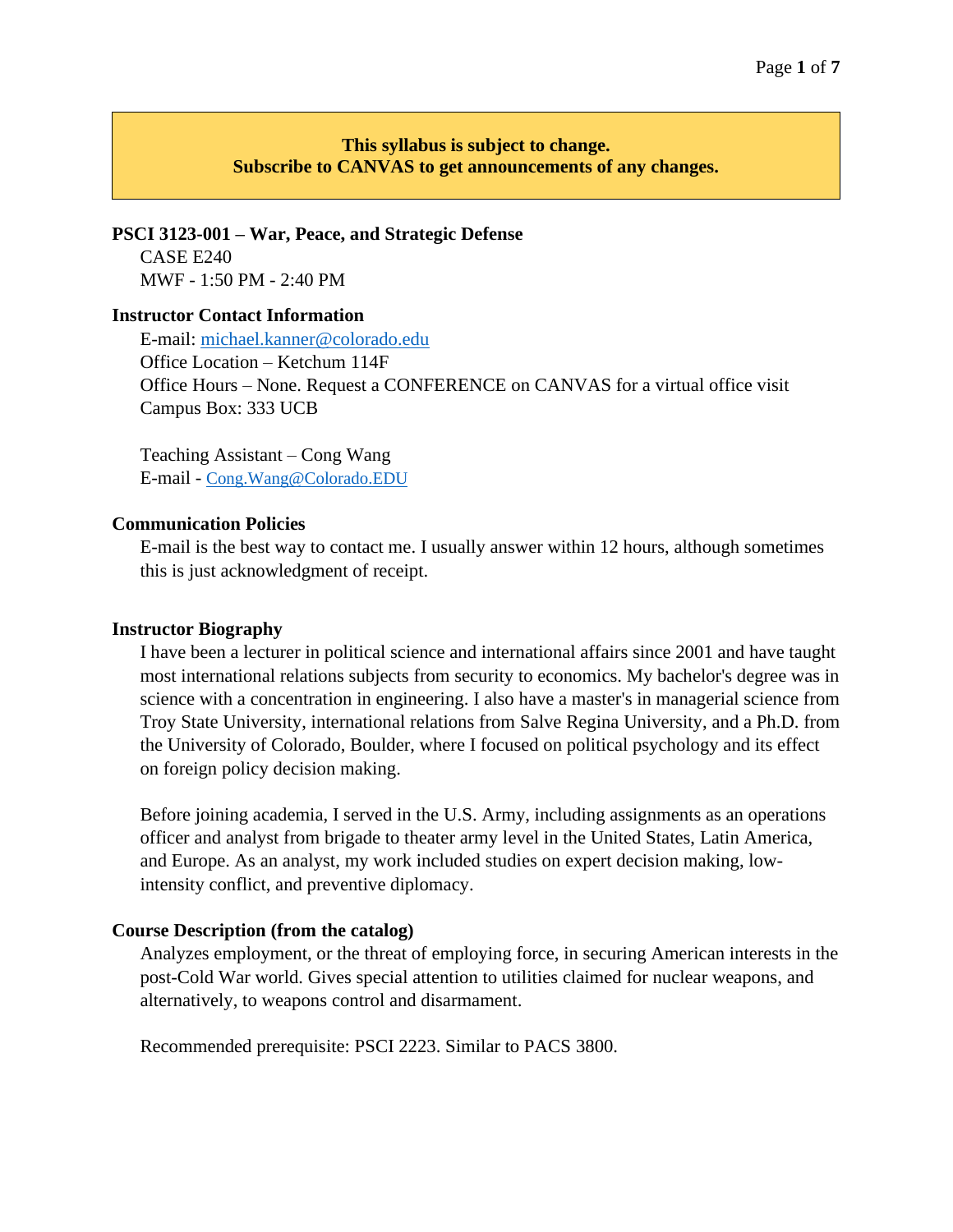### **Course Objectives**

- 1. Explain the reasons for war at the individual, state, and system levels.
- 2. Define what is meant by strategy.
- 3. Discuss the different uses of military power.
- 4. Identify future trends in the use of military power.

### **Questions**.

- 1. Is warfare a matter of nature or nurture?
- 2. Are some states more likely to go to war?
- 3. How do the dynamics of the international system cause war?
- 4. What are some strategies for the use of military force and power?
- 5. What strategies can we expect in the future?

#### **Overview**

### Classes under COVID

Due to COVID 19 restrictions and University policies, only one-third of you will attend the lectures on any day. Your days will be based on your last name, as listed here.

|           | Last Name          |         |  |  |  |
|-----------|--------------------|---------|--|--|--|
| From      |                    |         |  |  |  |
| Monday    | Abramson-Pritchard | Goodman |  |  |  |
| Wednesday | Gore               | Mudsam  |  |  |  |
| Friday    | Muelken            | Ward    |  |  |  |

Lectures will simultaneously be available as a CONFERENCE on CANVAS. You will see them listed on the day of the class under NEW CONFERENCES. The lectures will also be recorded so that students that miss the scheduled lecture period will be able to view them.

If you are not familiar with the CONFERENCES tool, there is a short guide at [https://community.canvaslms.com/t5/Student-Guide/How-do-I-use-Conferences-in-a-course](https://community.canvaslms.com/t5/Student-Guide/How-do-I-use-Conferences-in-a-course-as-a-student/ta-p/470)[as-a-student/ta-p/470.](https://community.canvaslms.com/t5/Student-Guide/How-do-I-use-Conferences-in-a-course-as-a-student/ta-p/470) There is also a video on YOUTUBE to give you an overview [https://youtu.be/uYYnryIM0Uw.](https://youtu.be/uYYnryIM0Uw)

#### Student

You are responsible for knowing when you are supposed to be physically attending class. Be on time, and maintain social distancing when you take your seats. I start on time and consider being late as a sign of disrespect for other students.

If you are not scheduled to be physically present, you are responsible for logging into the CONFERENCE on time for the class. You should mute yourself unless you are asking a question or commenting on the CHAT ROOM.

Do the readings in advance of the lectures. The class is based on discussions, so being uninformed will hurt your learning. You should analyze each reading for these elements.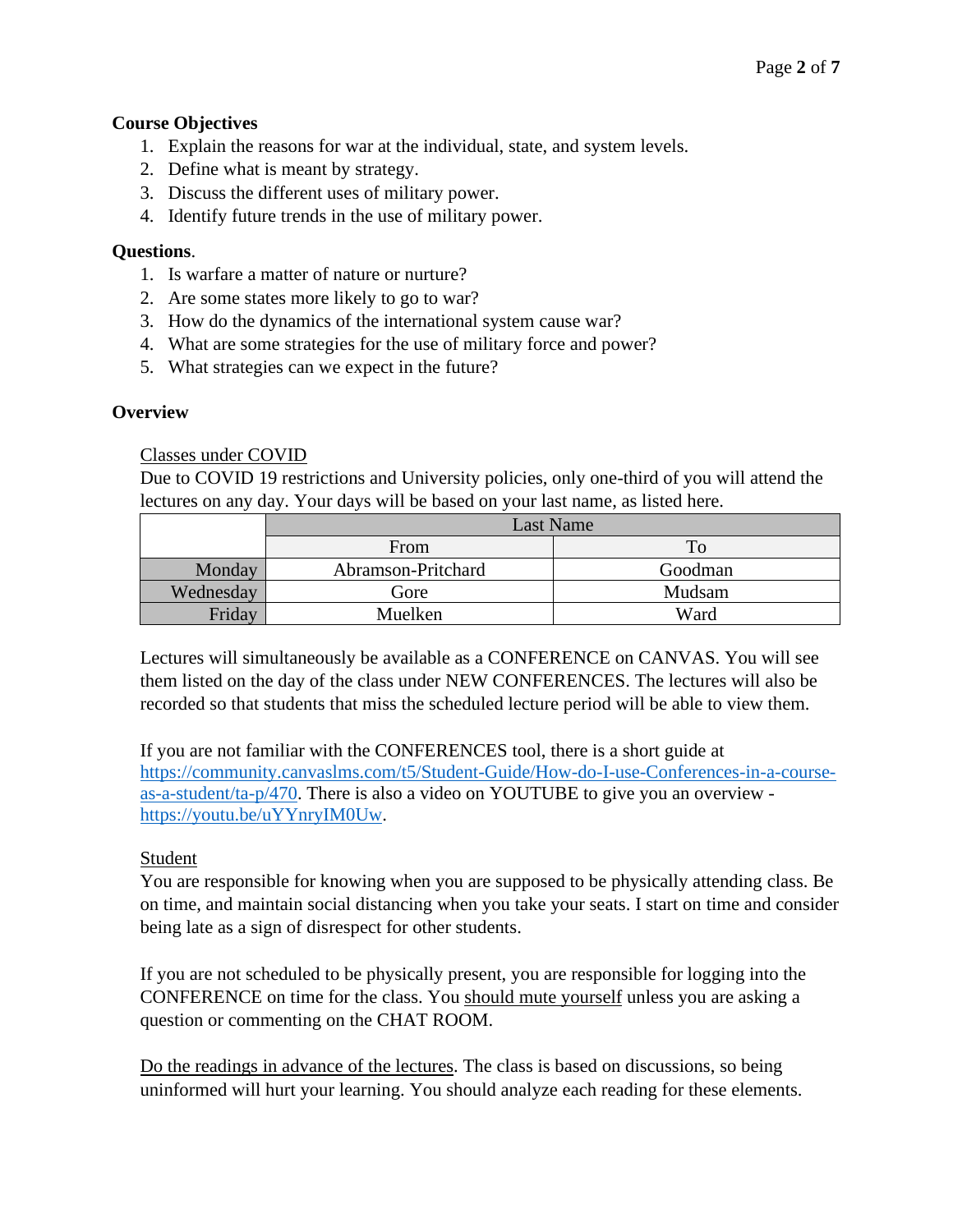- 1. Identify the assumptions or statements that frame the argument.
- 2. Examine the accuracy and validity of these assumptions or statements.
- 3. Analyze how these assumptions result in different perspectives about the world.
- 4. Compare the different policies that may come from different assumptions.

Finally, keep up with the news. We will be applying what we learn to current events. Unfortunately, the most common news sources (e.g., browser feeds) do not include international news except for disasters or crises. You should explore sites with more global news. One that I use is [The Economist Magazine.](http://www.economist.com/) They have a one-semester subscription special for students [\(https://subscription.economist.com/DE/EngCore/Ecom/WelOvlay\)](https://subscription.economist.com/DE/EngCore/Ecom/WelOvlay).

# **Course Outline and Schedule.**

Pay attention to the page numbers for chapters in *What Causes War?* Because of the chapter length, I have split most of the readings into two parts.

|                                                                                                                           |              | August                        |              |                               |  |  |
|---------------------------------------------------------------------------------------------------------------------------|--------------|-------------------------------|--------------|-------------------------------|--|--|
| $24 - Syllabus,$<br>Introduction<br>(This Class will be<br>held remotely as a<br><b>CONFERENCE in</b><br><b>CANVAS.</b> ) | 25           | $26 - WCW$ 1                  | 27           | $28 - WCW 2$ :<br>$13 - 30$   |  |  |
| $31 - WCW 2$ :<br>$30 - 48$                                                                                               |              |                               |              |                               |  |  |
|                                                                                                                           |              | September                     |              |                               |  |  |
|                                                                                                                           | $\mathbf{1}$ | $2 - WCW 3$ :<br>$49 - 84$    | 3            | $4 - WCW 3$ :<br>$84 - 114$   |  |  |
| 7 – Labor Day (No<br>Class)                                                                                               | 8            | $9-WCW$ 4:<br>$115 - 127$     | 10           | $11 - WCW 4$ :<br>$128 - 168$ |  |  |
| $14 - WCW$ 5:<br>$169 - 190$                                                                                              | 15           | $16 - WCW 5$ :<br>$190 - 198$ | 17           | $18 - WCW$ 6:<br>$199 - 218$  |  |  |
| $21 - WCW$ 6:<br>$218 - 236$                                                                                              | 22           | $23 - WCW$ 7                  | 24           | 25 - WCW 8:<br>$279 - 293$    |  |  |
| 28 - WCW 8:<br>$293 - 317$                                                                                                | 29           | $30 - Exam$ 1                 |              |                               |  |  |
| October                                                                                                                   |              |                               |              |                               |  |  |
|                                                                                                                           |              |                               | $\mathbf{1}$ | $2 - WCW$ 9:<br>$319 - 338$   |  |  |
| $5 - WCW$ 10:<br>$371 - 388$                                                                                              | 6            | 7 – WCW 10:<br>$388 - 406$    | 8            | $9 - WCW 11$ :<br>$407 - 431$ |  |  |
| 12 - WCW 11: 431<br>$-459$                                                                                                | 13           | 14 - WCW 12                   | 15           | $16 - SSR$ 1                  |  |  |
| $19 - SSR$ 2                                                                                                              | 20           | $21 - SSR$ 3                  | 22           | $23 - SSR 4$                  |  |  |
| $26 - SSR$ 10                                                                                                             | 27           | 28 - WCW 9:<br>$339 - 369$    | 29           | $30 - SSR$ 7                  |  |  |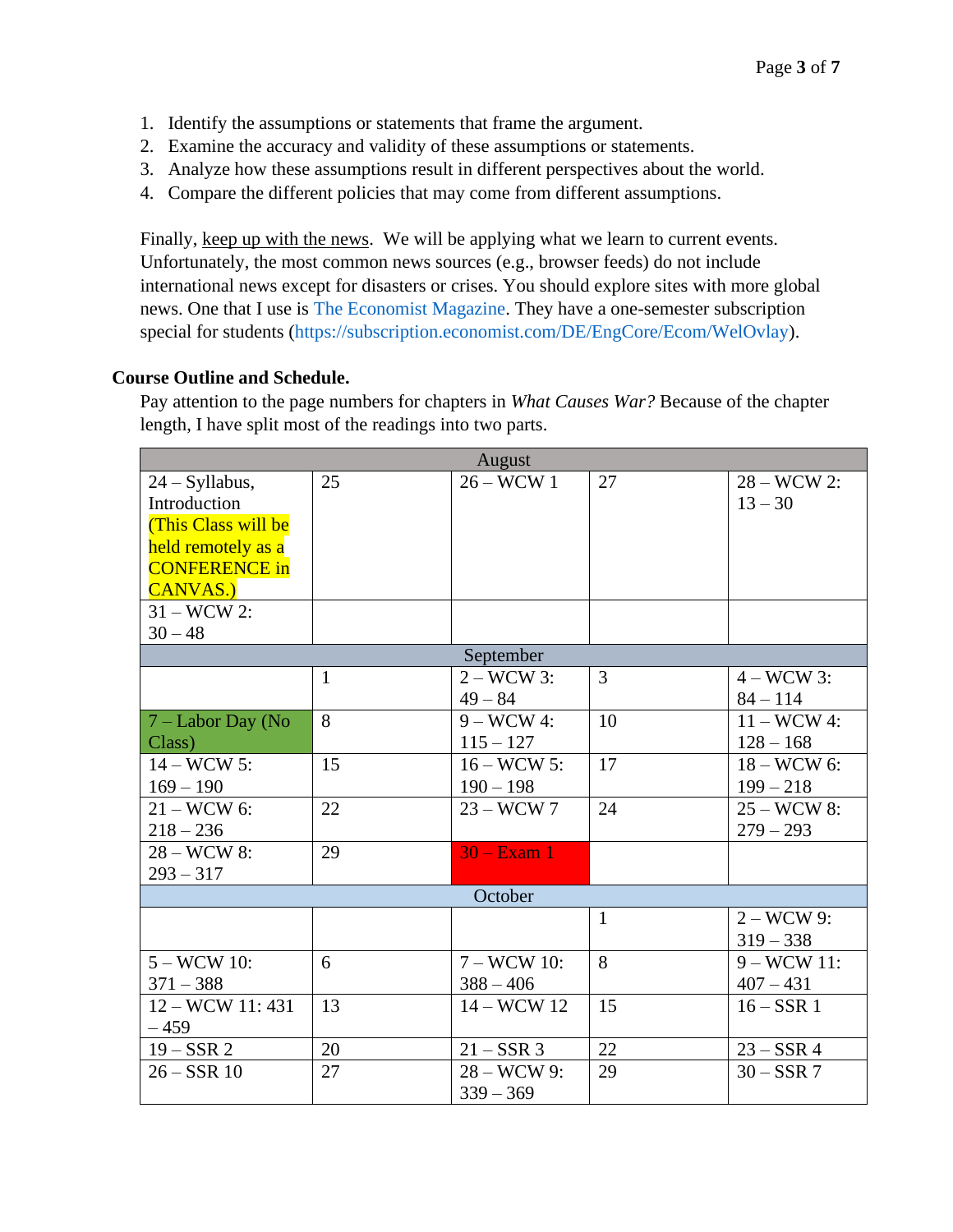| November                                                                                                                        |                                                                              |              |               |                                                                               |               |
|---------------------------------------------------------------------------------------------------------------------------------|------------------------------------------------------------------------------|--------------|---------------|-------------------------------------------------------------------------------|---------------|
|                                                                                                                                 | 3<br>5<br>2 - Canvas: Art<br>$4 - Exam2$                                     |              | $6 - SSR$ 12  |                                                                               |               |
| $9 - SSR$ 13                                                                                                                    |                                                                              | 10           | $11 - SSR$ 14 | 12                                                                            | $13 - SSR$ 17 |
| $16 - SSR$ 18                                                                                                                   |                                                                              | 17           | $18 - SSR$ 19 | 19                                                                            | $20 - SSR$ 20 |
| $23 - SSR$ 21                                                                                                                   |                                                                              | 24           | $25 - SSR$ 22 | $26 -$                                                                        | $27 -$        |
|                                                                                                                                 |                                                                              |              |               | Thanksgiving                                                                  | Thanksgiving  |
| <b>TRANSITION TO REMOTE LEARNING1</b>                                                                                           |                                                                              |              |               |                                                                               |               |
| $30 - SSR$ 23                                                                                                                   |                                                                              |              |               |                                                                               |               |
|                                                                                                                                 |                                                                              |              | December      |                                                                               |               |
|                                                                                                                                 |                                                                              | $\mathbf{1}$ | $2 - SSR$ 24  | 3                                                                             | $4 - Canvas:$ |
|                                                                                                                                 |                                                                              |              |               |                                                                               | <b>Betts</b>  |
| $7 - TBP$                                                                                                                       |                                                                              |              |               |                                                                               |               |
| <b>Exam 3 will be available during finals week.</b><br>The specific dates and times will be posted as part of the review sheet. |                                                                              |              |               |                                                                               |               |
| <b>Legend</b>                                                                                                                   |                                                                              |              |               |                                                                               |               |
| <b>WCW</b><br>Cashman, Greg. 2013. What Causes War?: An Introduction to Theories of                                             |                                                                              |              |               |                                                                               |               |
| International Conflict.2 <sup>nd</sup> Edition. Boulder, CO: Rowman & Littlefield                                               |                                                                              |              |               |                                                                               |               |
|                                                                                                                                 | Publishers, Inc.                                                             |              |               |                                                                               |               |
| <b>SSR</b>                                                                                                                      | Mahnken, Thomas G., and Joseph A. Maiolo. 2014. Strategic Studies: A Reader. |              |               |                                                                               |               |
|                                                                                                                                 | $2^{nd}$ Edition. New York: Routledge.                                       |              |               |                                                                               |               |
| <b>CANVAS:</b>                                                                                                                  |                                                                              |              |               | This reading will be available for downloading and reading on CANVAS. It will |               |
| <b>Betts</b>                                                                                                                    | be linked to                                                                 |              |               |                                                                               |               |

# **Required Texts (**do **NOT** use earlier editions**)**

Cashman, Greg. 2013. *What Causes War?: An Introduction to Theories of International Conflict.2nd Edition*. Boulder, CO: Rowman & Littlefield Publishers, Inc.

Mahnken, Thomas G., and Joseph A. Maiolo. 2014. *Strategic Studies: A Reader. 2nd Edition*. New York: Routledge

#### **Grading Criteria**

Your final grade will be based on how many points you accrue and this grading scale. Because Canvas uses a default grading scheme, there may be a difference between the final grade and what is listed. I will post your Final Grade on CANVAS before posting it to the Registrar's office.

| A    | 94-100 | $B+$    | 87-89 | $-79$<br>77<br>$\sqrt{-}$ | 67-69     | $0 - 59$ |
|------|--------|---------|-------|---------------------------|-----------|----------|
| $A-$ | 90-93  | ┸       | 83-86 | 73-76                     | 63-66     |          |
|      |        | D<br>D- | 80-82 | 70-72                     | $60 - 62$ |          |

<sup>&</sup>lt;sup>1</sup> Classes after this point will be conducted on CANVAS using CONFERFENCES. These will be held at the scheduled class time. They will be recorded for those that cannot attend at that time.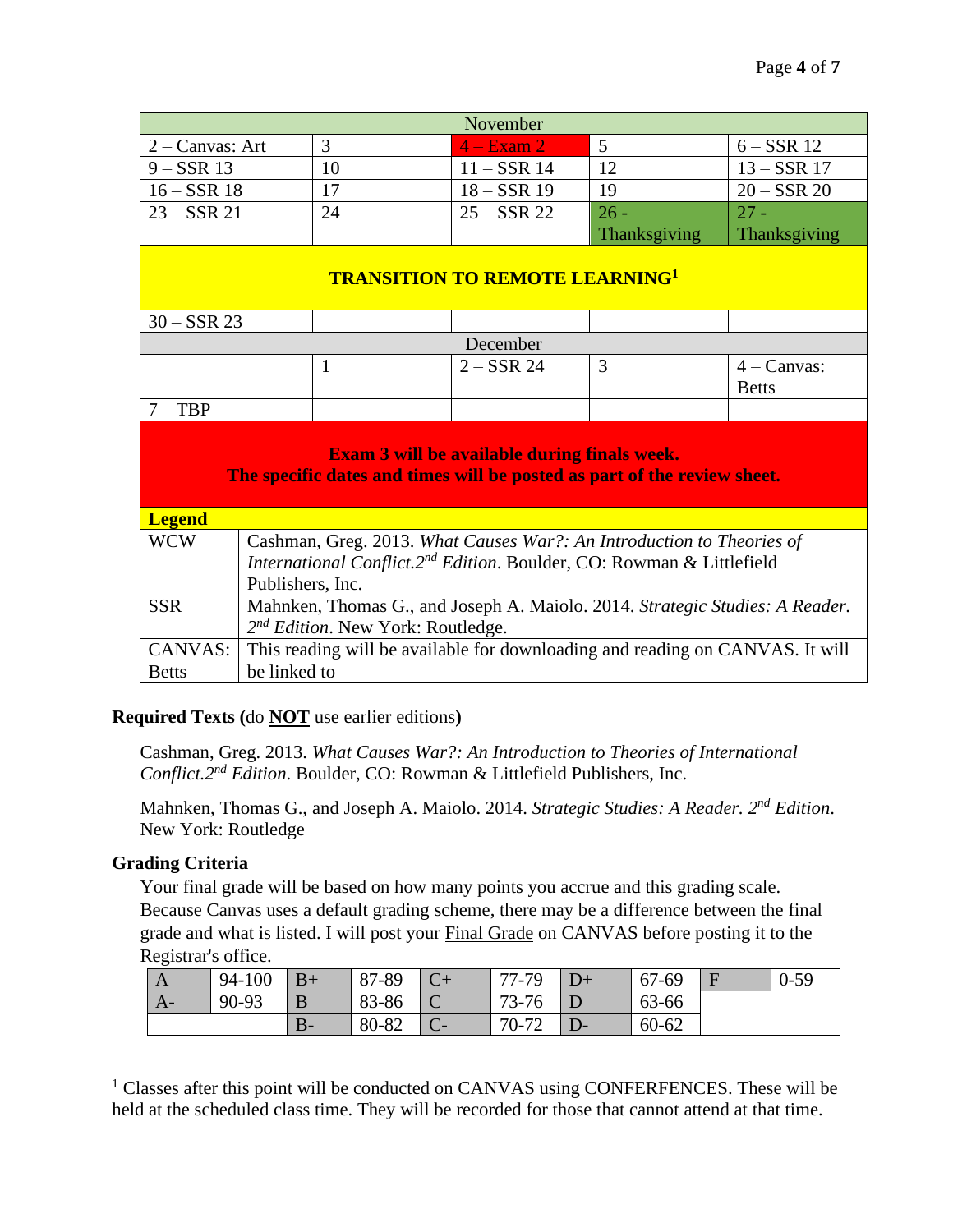Grades are based on these elements.

| $\vert$ Module Exams $-3$ at 30 points each | 90 points  |
|---------------------------------------------|------------|
| Attendance                                  | 10 points  |
| Total                                       | 100 points |

Exams. Because we cannot have everyone in the class, exams will be held online.

- a. Exams will consist of five short-paragraph essays related to the critical questions in the module (look at the discussion and study questions for hints).
- b. You will have one hour for each of these exams.
- c. These exams will be available as ASSIGNMENTS: EXAMS on CANVAS for a specific period (these will be part of the review sheet). Make sure that you have a good internet connection before starting each exam because dropped service can result in losing your work.

Attendance. You will be asked to sign in on those days that you are supposed to be physically in class. Absences will only be excused based on illness, incarceration, religious observation, work/sports/ROTC commitments, or family emergencies. Documentation for the absence may be requested.

If you miss a class, it can be observed as a CONFERENCE on CANVAS.

**Policies** (as established by the Vice Provost for Undergraduate Education)

#### CLASSROOM BEHAVIOR

Both students and faculty are responsible for maintaining an appropriate learning environment in all instructional settings, whether in person, remote or online. Those who fail to adhere to such behavioral standards may be subject to discipline. Professional courtesy and sensitivity are especially important with respect to individuals and topics dealing with race, color, national origin, sex, pregnancy, age, disability, creed, religion, sexual orientation, gender identity, gender expression, veteran status, political affiliation or political philosophy. For more information, see the policies on [classroom behavior](http://www.colorado.edu/policies/student-classroom-and-course-related-behavior) and the [Student Code of Conduct.](https://www.colorado.edu/sccr/sites/default/files/attached-files/2019-2020_student_code_of_conduct_0.pdf)

\_\_\_\_\_\_\_\_\_\_\_\_\_\_\_\_\_\_\_\_\_\_\_\_\_\_\_\_\_\_\_\_\_\_\_\_\_\_\_\_\_\_\_\_\_\_\_\_\_\_\_\_\_\_\_\_\_\_\_\_\_\_\_\_\_\_\_\_\_\_\_\_\_\_\_\_\_

# REQUIREMENTS FOR COVID-19

As a matter of public health and safety due to the pandemic, all members of the C.U. Boulder community and all visitors to campus must follow university, department and building requirements, and public health orders in place to reduce the risk of spreading infectious disease. Required safety measures at C.U. Boulder relevant to the classroom setting include:

• maintain 6-foot distancing when possible,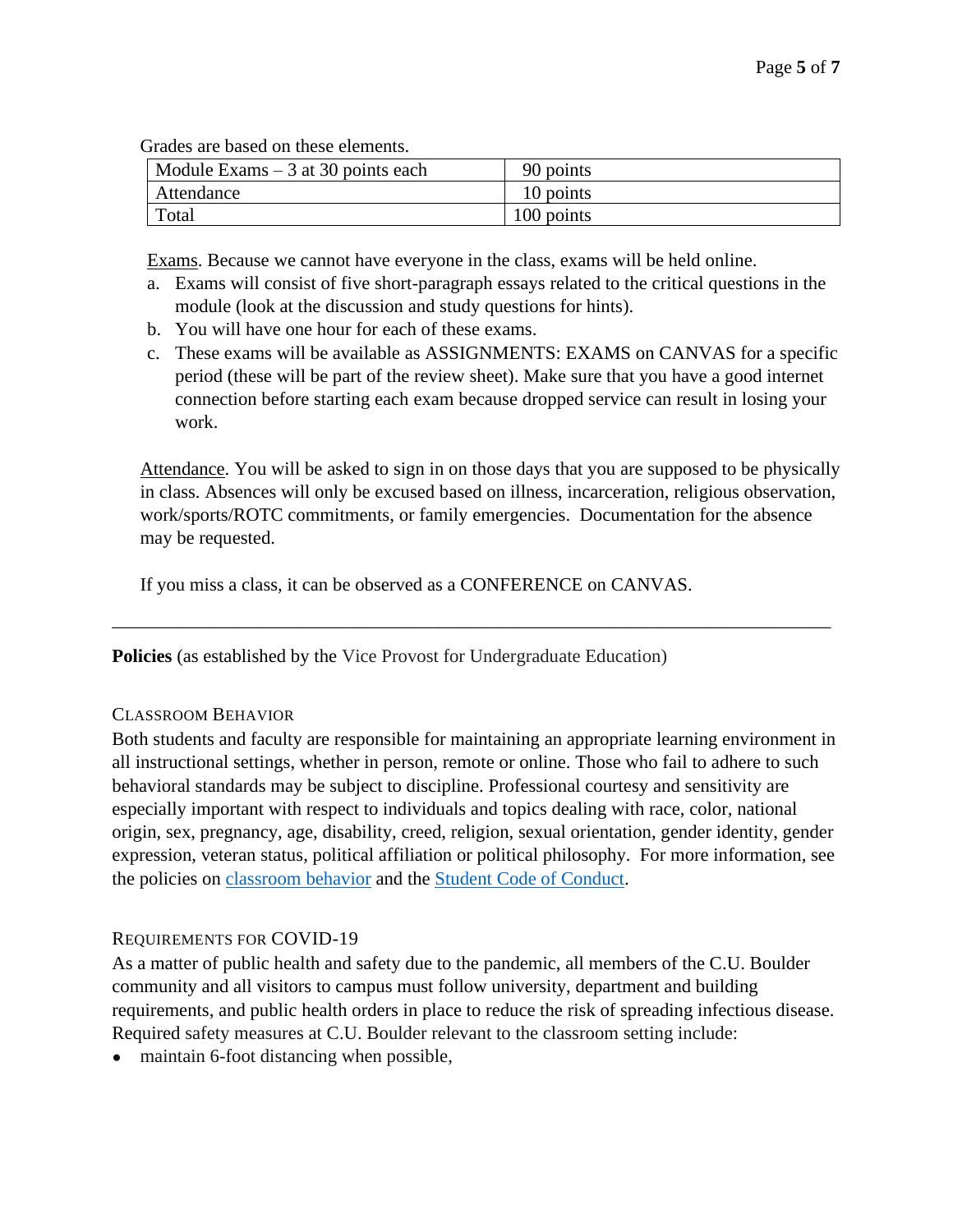- wear a face covering in public indoor spaces and outdoors while on campus consistent with state and county health orders,
- clean local work area,
- practice hand hygiene,
- follow public health orders, and
- if sick and you live off campus, do not come onto campus (unless instructed by a C.U. Healthcare professional), or if you live on-campus, please alert [C.U. Boulder Medical](https://www.colorado.edu/healthcenter/coronavirus-updates/symptoms-and-what-do-if-you-feel-sick)  [Services.](https://www.colorado.edu/healthcenter/coronavirus-updates/symptoms-and-what-do-if-you-feel-sick)

Students who fail to adhere to these requirements will be asked to leave class, and students who do not leave class when asked or who refuse to comply with these requirements will be referred to [Student Conduct and Conflict Resolution.](https://www.colorado.edu/sccr/) For more information, see the policies on [COVID-](https://www.colorado.edu/policies/covid-19-health-and-safety-policy)[19 Health and Safety](https://www.colorado.edu/policies/covid-19-health-and-safety-policy) and [classroom behavior](http://www.colorado.edu/policies/student-classroom-and-course-related-behavior) and the [Student Code of Conduct.](http://www.colorado.edu/osccr/) If you require accommodation because a disability prevents you from fulfilling these safety measures, please see the "Accommodation for Disabilities" statement on this syllabus.

Before returning to campus, all students must complete the [COVID-19 Student Health and](https://www.colorado.edu/protect-our-herd/how#anchor1)  [Expectations Course.](https://www.colorado.edu/protect-our-herd/how#anchor1) Before coming on to campus each day, all students are required to complete a [Daily Health Form](https://www.colorado.edu/protect-our-herd/daily-health-form)

Students who have tested positive for COVID-19, have symptoms of COVID-19, or have had close contact with someone who has tested positive for or had symptoms of COVID-19 must stay home and complete the [Health Questionnaire and Illness Reporting Form](https://www.colorado.edu/protect-our-herd/daily-health-form) remotely. If you are sick or quarantined**,** notify me as soon as possible. You do not need to tell me the nature of the illness, just the approximate period that you will be absent so that we can arrange accommodations.

# ACCOMMODATION FOR DISABILITIES

If you qualify for accommodations because of a disability, please submit your accommodation letter from Disability Services to your faculty member in a timely manner so that your needs can be addressed. Disability Services determines accommodations based on documented disabilities in the academic environment. Information on requesting accommodations is located on the [Disability Services website.](https://www.colorado.edu/disabilityservices/) Contact Disability Services at 303-492-8671 or [dsinfo@colorado.edu](mailto:dsinfo@colorado.edu) for further assistance. If you have a temporary medical condition, see [Temporary Medical Conditions](http://www.colorado.edu/disabilityservices/students/temporary-medical-conditions) on the Disability Services website.

# PREFERRED STUDENT NAMES AND PRONOUNS

CU Boulder recognizes that students' legal information doesn't always align with how they identify. Students may update their preferred names and pronouns via the student portal; those preferred names and pronouns are listed on instructors' class rosters. In the absence of such updates, the name that appears on the class roster is the student's legal name.

HONOR CODE